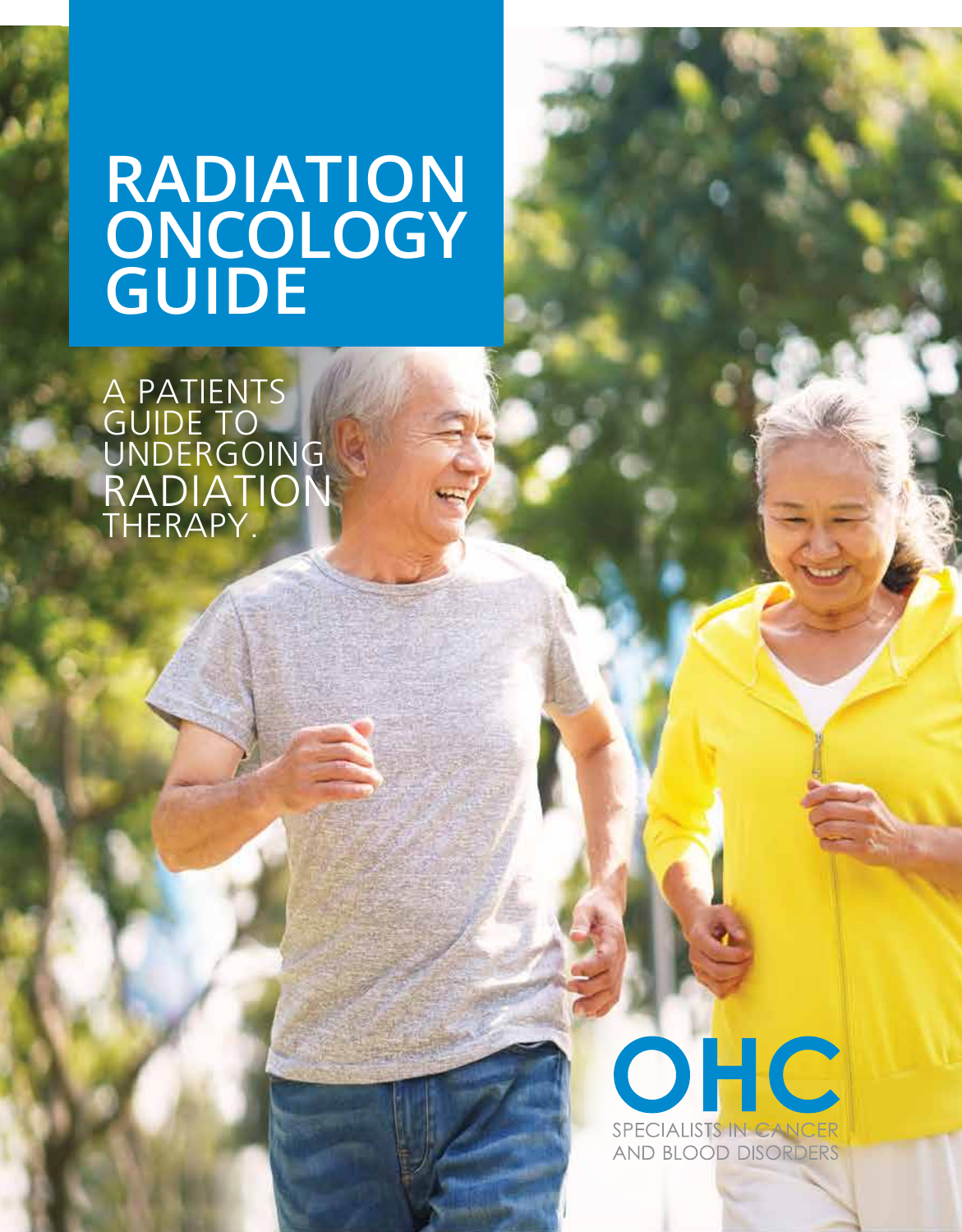

# **TABLE OF CONTENTS**

|                                                                | $\overline{2}$ |
|----------------------------------------------------------------|----------------|
|                                                                | 3              |
|                                                                | 4              |
|                                                                | 6              |
| What Happens After I Am Told I Need To Have Radiation Therapy? | 7              |
| What Types of Radiation Therapy are Available at OHC?          | 9              |
|                                                                | 11             |
|                                                                | 12             |
|                                                                | 13             |
|                                                                | 14             |
|                                                                | 14             |
|                                                                | 16             |
| Will I Become Radioactive after Getting Radiation Therapy?     | 17             |

| Patient Name: _ |  |
|-----------------|--|
| Doctor Name: _  |  |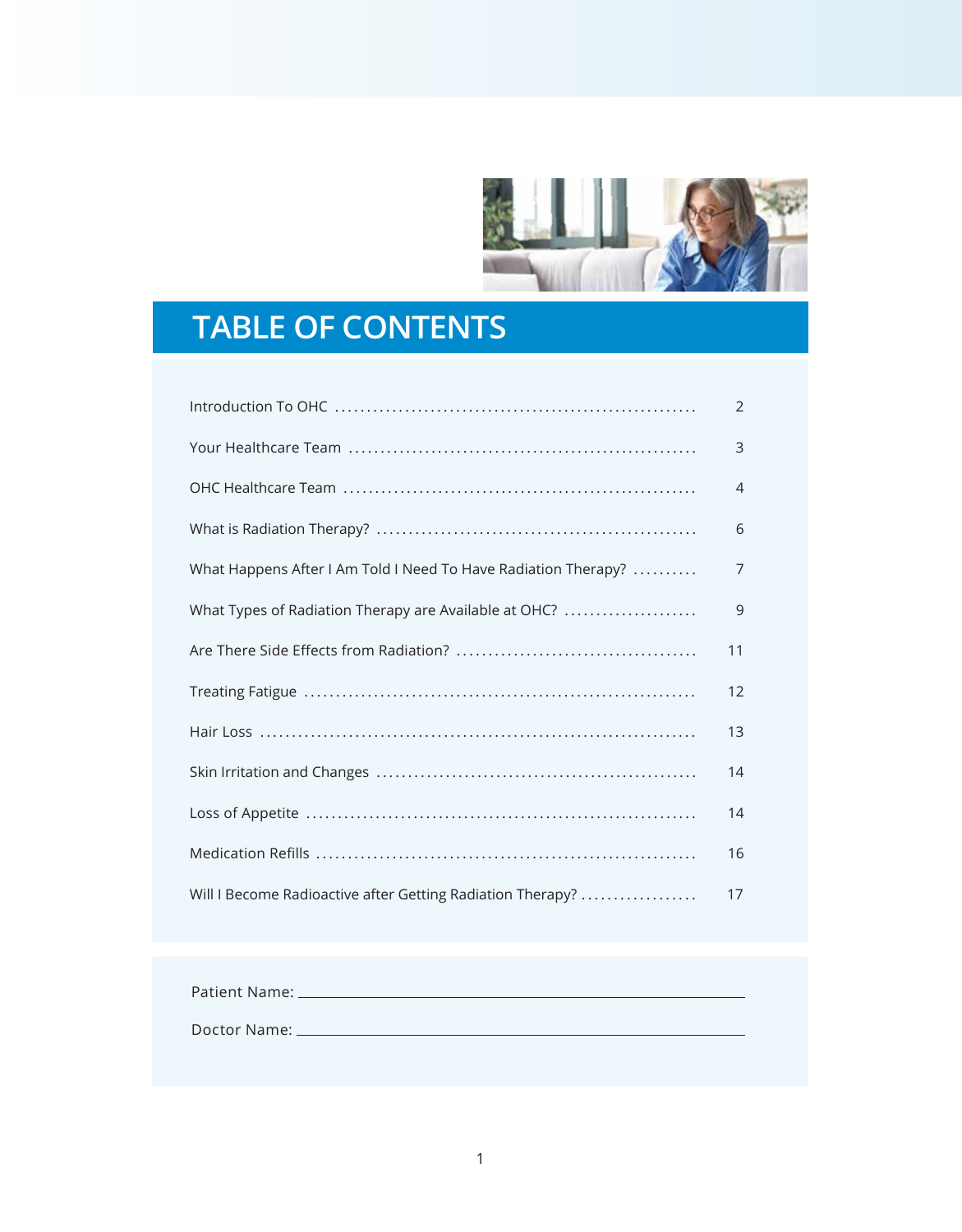

**WHEN YOU HEAR THE WORD CANCER, START HERE.**

**At OHC, the search for new treatments is relentless, the drive to provide superior care runs**  deep and the fight against cancer is personal.

For more than 35 years, our independent, physician-led practice is recognized for going beyond clinical excellence, providing unrestricted personal support and genuine emotional care in familiar neighborhood locations throughout the region. At OHC:

- Renowned experts aggressively attack your individual cancer with every possible strategy.
- OHC is the first and most experienced certified adult cancer group in the region to bring the revolutionary immunotherapy treatment CAR-T for adults, ushering in a new frontier in the fight against cancer.
- Our in-house, nationally-recognized cancer research and clinical trials team is engaged in a passionate search for innovative treatment options.
- OHC is one of only a select few cancer practices nationally to be accepted to participate in the Oncology Care Model, part of The Center for Medicare & Medicaid Innovation.
- Navigators and counselors help you navigate your disease, understand your finances, identify the support you need and help you gain power over cancer's impact on your life.

OHC is the region's premier source of treatment for nearly every form of adult cancer and complex blood disorder. At its heart, our approach to cancer care is simple - to surround you with everything you need so you can focus on what matters most: beating cancer.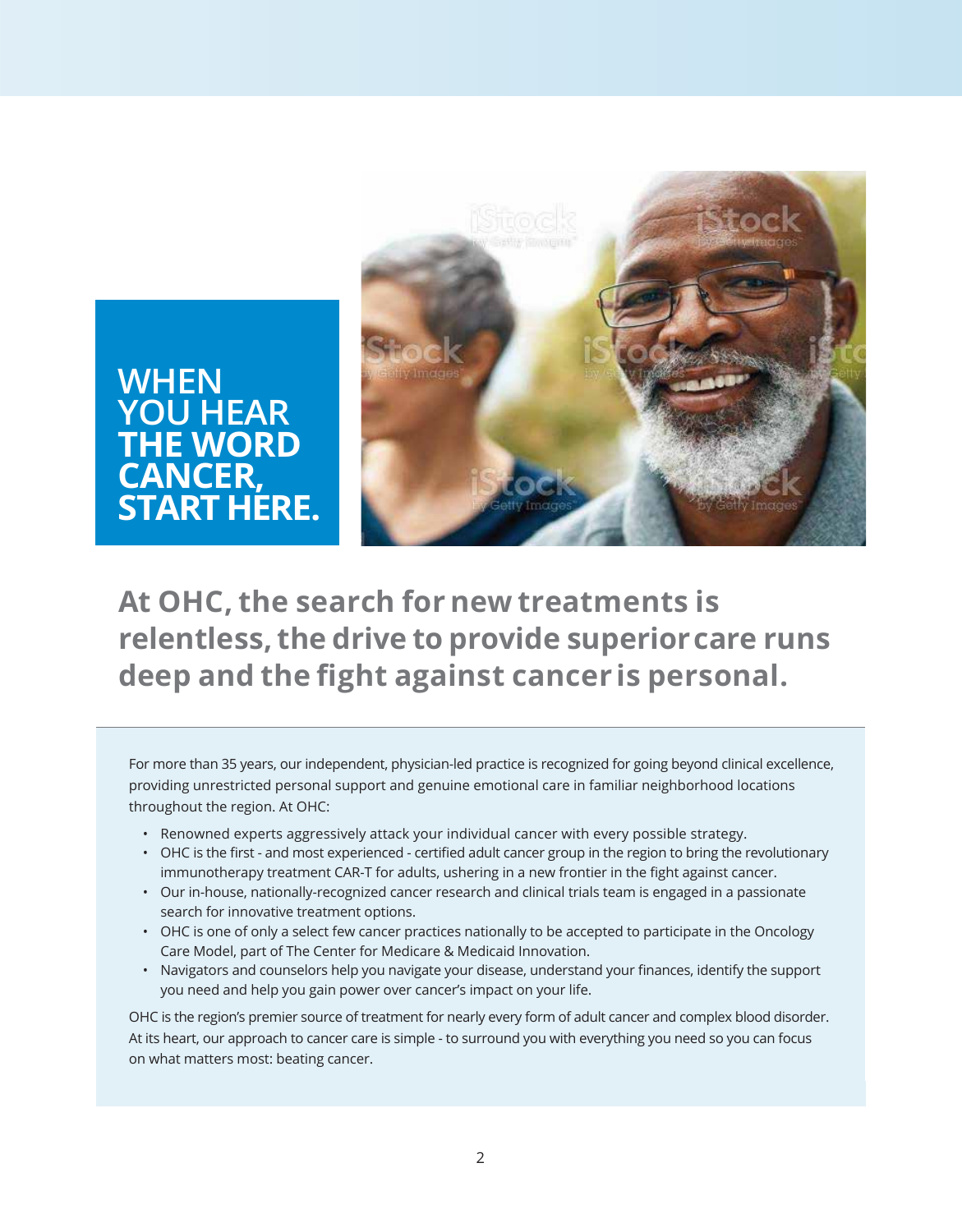

# **YOUR HEALTHCARE TEAM**

### **My OHC Radiation Oncology Doctor**

| Name:         |  |
|---------------|--|
| Phone Number: |  |
| Fax Number: _ |  |

### **My OHC Medical Oncology Doctor**

| Name:         |
|---------------|
| Phone Number: |
| Fax Number: _ |

### **My OHC Gynecologic Oncology Doctor**

| Name: _____________ |
|---------------------|
| Phone Number:       |
| Fax Number: _       |

### **My Advanced Practice Provider**

| Name: Name    |
|---------------|
| Phone Number: |
| Fax Number:   |

# **My Nurse Navigator**

| Name: ____       |  |
|------------------|--|
| Phone Number: __ |  |
| Fax Number:      |  |

### **My Financial Navigator**

| Name:         |
|---------------|
| Phone Number: |
| Fax Number:   |

### **My Primary Care Doctor**

| Name:         |  |
|---------------|--|
| Phone Number: |  |
| Fax Number:   |  |

### **My Pharmacy**

| Name:         |
|---------------|
| Phone Number: |
| Fax Number:   |

# **My Mail Order Pharmacy**

| Name:         |  |
|---------------|--|
| Phone Number: |  |
| Fax Number:   |  |

### **My Home Health Agency**

| Name:         |  |
|---------------|--|
| Phone Number: |  |
| Fax Number:   |  |

### **My Preferred Hospital**

3KRQH1XPEHU )D[1XPEHU

# **"Call Us Early. Call Us First" Nurse Triage Program**

Remember, when you experience side effects or symptoms, it is important to contact OHC's "Call Us Early. Call Us First" triage nurses at 1-888-649-4800, 7:00 a.m. - 5:00 p.m., Monday - Friday. Patients share their symptoms and are immediately assessed by an oncology-trained nurse who helps them determine which option is best for their care: a same day office visit with a doctor, a weekend office visit, and/or counseling over the phone. We encourage patients to call OHC before going to the emergency room or urgent care clinic, even if it is after hours or on weekends.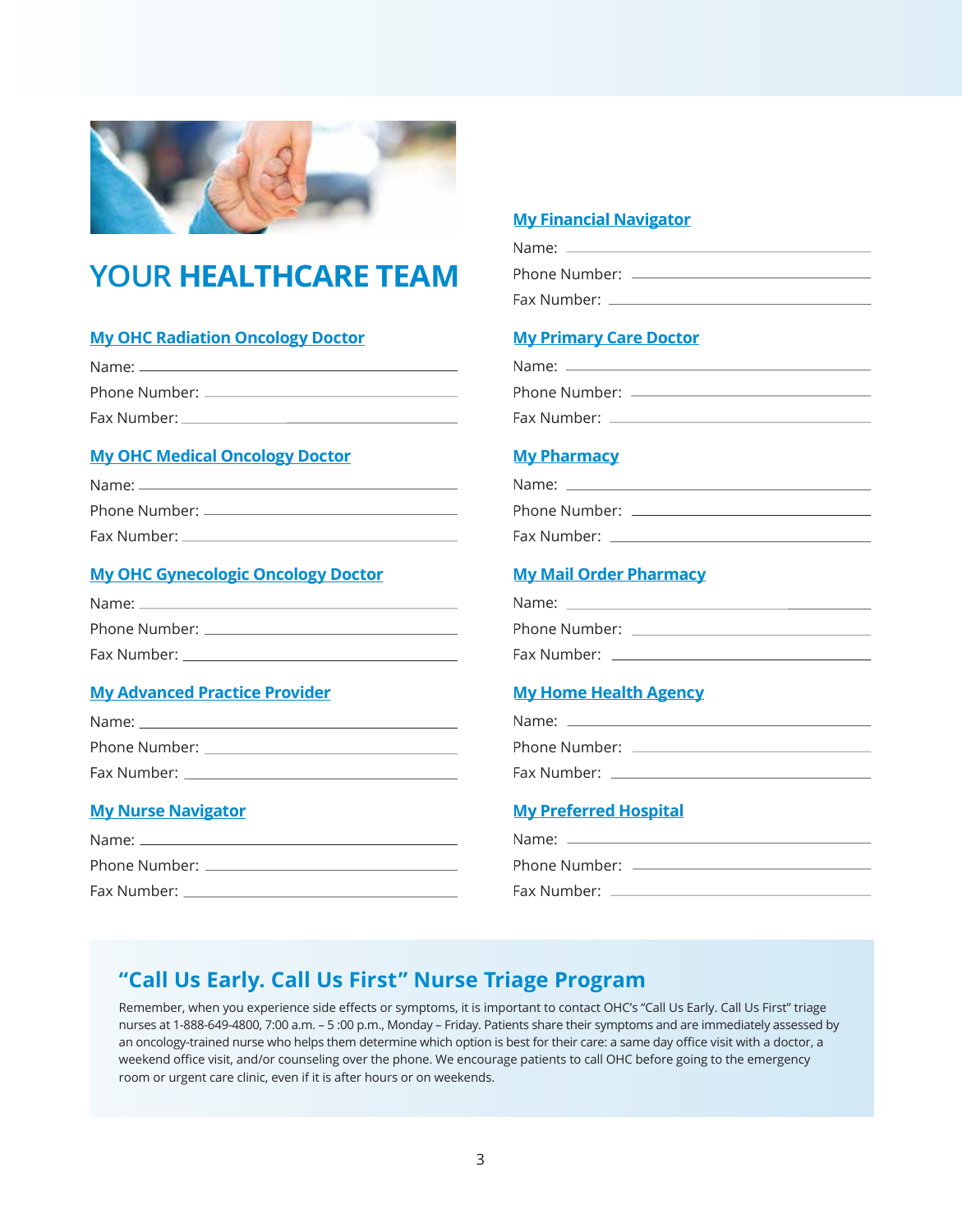**You can count on the expertise and support of a variety of professionals at OHC. Below is a description of their roles.**

# **OHC HEALTHCARE TEAM**

### **Advanced Practice Providers**

Advanced practice providers are medical providers with a master's degree or higher who can diagnose and treat patients. They are an integral part of your healthcare team who help with the development and implementation of your personalized treatment plan. You may see an advanced practice provider at your treatment visits and follow-up visits.

### **Call Us Early. Call Us First Triage Nurses**

These are oncology-trained nurses who answer your phone calls and help you manage your symptoms and side effects related to your treatment. They are available Monday-Friday from 7:00 am - 5:00 pm.

### **Cancer Genetic Specialists**

OHC Cancer Genetic Specialists are specially-trained advanced practice providers who analyze your personal and family history to determine if there is a risk for a hereditary cancer syndrome. They provide counseling and recommendations.

### **Clinical Practice and Business Managers**

These team members help direct many aspects of patient care including quality initiatives, payor reform, process improvement, and value-based care. They are at the forefront of emerging therapies and work to make them available to patients through OHC.

### **Dosimetrists**

A dosimetrist is a medical professional who is the analytical member of your radiation team. They are an integral part of your team who determines the calculations for the accurate delivery of the prescribed radiation dose. They ensure that the radiation treatment provides the most effective radiation dose with the fewest side effects possible.

### **Financial Navigators**

OHC financial navigators surround you with the tools, education and assistance you need to help reduce the stress of finances. Our financial navigators can help you identify financial assistance programs that may help you cover some of your costs. They help you with financial questions and concerns, including billing, financial assistance, or payment plans.

### **Gynecologic Oncologists**

Gynecologic oncologists are specialists in the field of medicine that focuses on cancers of the female reproductive system, including ovarian cancer, uterine cancer, vaginal cancer, cervical cancer, and vulvar cancer. They also collaborate with a multidisciplinary team of OHC cancer specialists to create the most optimal and personalized treatment plan for you based on your individual diagnosis. Your OHC care team will guide you along each step of care, from diagnosis through treatment and survivorship.

### **Medical Assistants**

Medical personnel who meet with you at the beginning of each visit to welcome and guide you. They schedule diagnostic tests, assist with procedures and draw blood samples.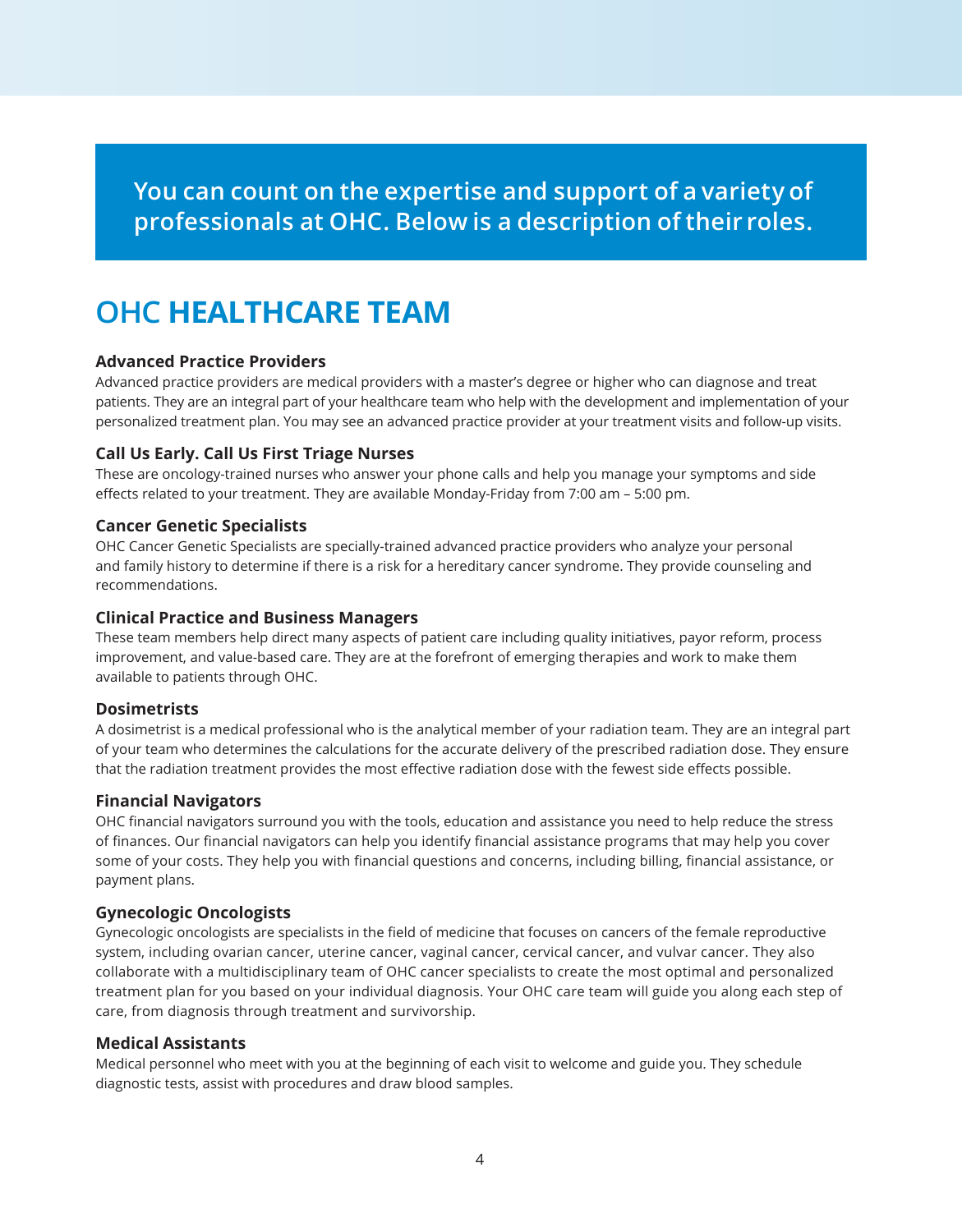# **OHC HEALTHCARE TEAM CONT.**

### **Medical Oncologists**

This doctor specializes in the field of cancer and blood disorders. OHC's team of medical oncologists are highly-trained doctors who coordinate all immunotherapy, targeted therapy, chemotherapy, hormonal therapy and clinical trials. They collaborate with a multidisciplinary team of OHC cancer specialists to create the most optimal and personalized treatment plan for you based on your individual diagnosis. Your OHC care team will guide and support you each step of the way, from diagnosis through treatment and survivorship.

### **Medical Physicists**

These professionals are an integral part of your radiation team. They use their knowledge and expertise to review your prescribed plan of care, following quality assurance and safety guidelines. They also confirm the calculations have been accurately entered into the system.

#### **Nurse Navigators**

Nurse navigators are registered nurses who work directly with you, your caregiver and other members of your health care team to navigate you through diagnosis, treatment and follow-up. They are expert oncology nurses who have the skill and knowledge to provide patient and family education and respond to your questions or concerns related to your treatment and care.

#### **OHC Pharmacists**

OHC pharmacists specialize in cancer-related medications and treatments. They work directly with your OHC doctors, advanced practice providers, nurses and other members of your care team. They provide education and are available to answer your questions. They also direct the OHC Specialty Retail Pharmacy, which is available to all OHC patients.

### **Patient Account Services Representatives**

These representatives perform the insurance filing and billing of services provided by OHC. They are available to answer any questions or concerns you may have regarding these services.

### **Radiation Oncologists**

This is your doctor who specializes in the field of radiation. OHC's team of radiation oncologists are highly-trained doctors who prescribe how much radiation you will receive and plan how your treatment will be given. Your radiation oncologist will collaborate with a multidisciplinary team of OHC cancer specialists to create a personalized treatment plan for you based on your individual diagnosis. Your OHC care team will guide you along each step of care, from diagnosis through treatment and survivorship.

### **Radiation Oncology Registered Nurses**

These nurses have specialized training in radiation therapy and support you and your caregivers before, during and after radiation treatment. They assess your overall health, provide education for you and your family, help you navigate the treatment process, assist with symptom management and offer support.

### **Radiation Therapists**

Radiation therapists work in collaboration with your radiation oncologist, dosimetrist and medical physicist and administer your prescribed radiation treatment plan. They will be near you throughout treatment to monitor you for side effects, tolerance and safety. They also perform the CT scans needed to administer your treatment.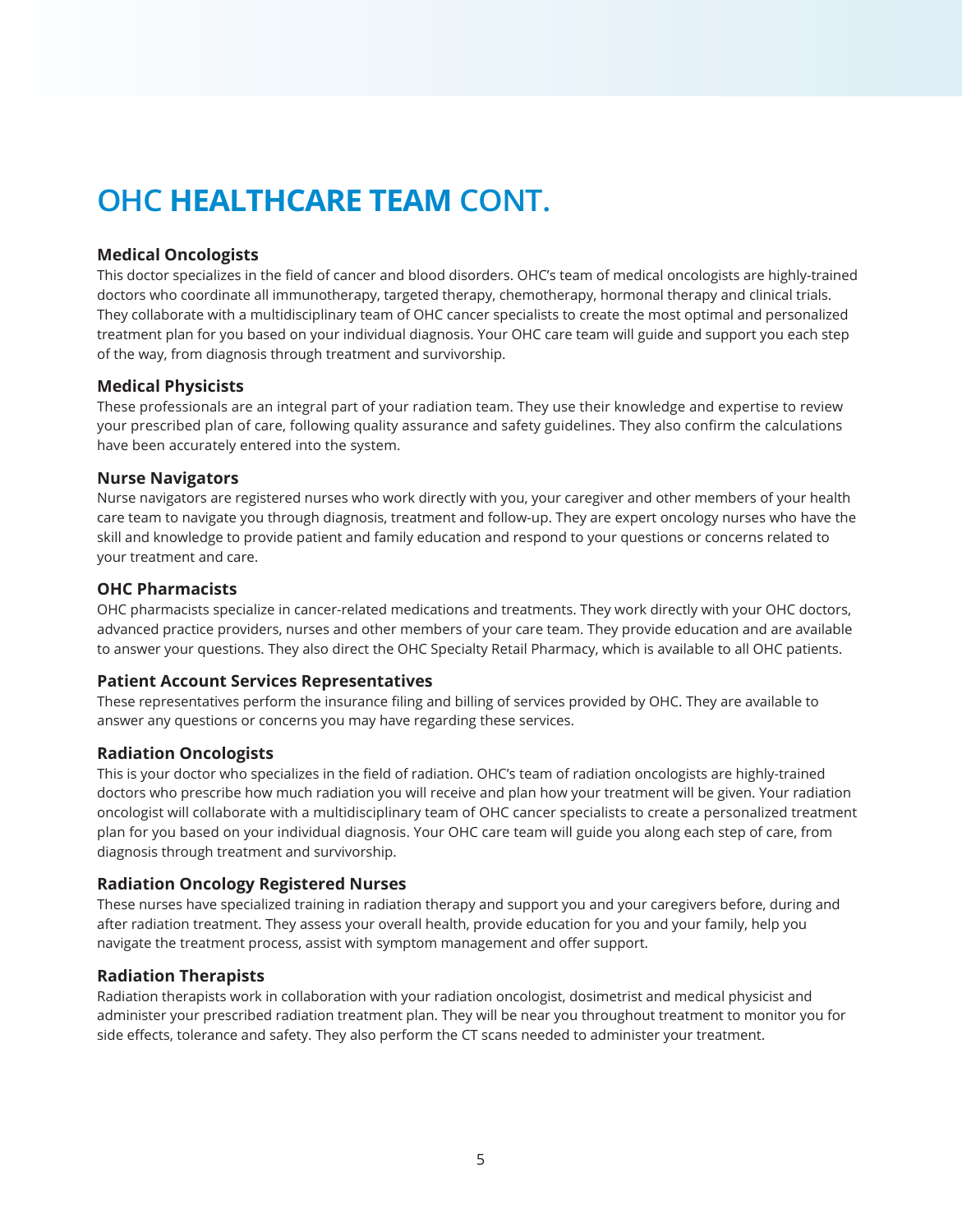# **OHC HEALTHCARE TEAM CONT.**

#### **Receptionists/Schedulers**

Receptionists/schedulers are office personnel who answer your telephone calls and schedule your appointments at OHC. **Remember, it is very important to schedule your follow-up appointments and notify us immediately if you must cancel your appointment.**

#### **Research Nurses**

Research nurses are registered nurses with special training who work directly with your doctor to coordinate treatment and help navigate your care when participating in a clinical trial. They provide education about the trial, review responsibilities while on the study, and explain what to expect during and after the course of care.

#### **Supportive Care Team Leads**

These advanced practice providers complete special training to work with you, your family, and your healthcare team when you need a deeper, comprehensive assessment of your treatment goals, symptom management, your quality of life and advanced directive preferences. The supportive care team also works closely with community resources to help with emotional, social and spiritual needs.

#### **Volunteers**

Volunteers are key members of the OHC family who work alongside our staff to help make a difference by providing comfort, hope and support to our patients and their families. Many of our volunteers are former patients who understand what it's like to go through a cancer diagnosis and treatment, and they want to be of support for other patients.

# **WHAT IS RADIATION THERAPY?**

Radiation therapy is a type of cancer treatment that uses beams of intense energy to destroy or slow the growth of cancer cells and shrink tumors. There are two types of radiation therapy: external radiation and internal radiation. The type of radiation therapy that you may receive depends on many factors, including:

- The type of cancer
- The size of the tumor
- The tumor's location in the body
- How close the tumor is to normal tissues that are sensitive to radiation
- Your general health and medical history
- If you will have other types of cancer treatment
- Other factors, such as your age and other medical conditions

# **External Radiation**

External radiation, also referred to as external beam radiation therapy (EBRT), is a beam of radiation administered to a precise part of the body, using a machine called a linear accelerator that aims radiation at your cancer. The machine delivers radiation from any angle and shapes radiation beams to the contour of your tumor. The machine moves around your body without touching you delivering high-energy rays from outside the body into the tumor. EBRT is a local treatment, which means it treats a specific part of your body. For example, if you have cancer in your lung, you will have radiation only to your chest, not to your whole body.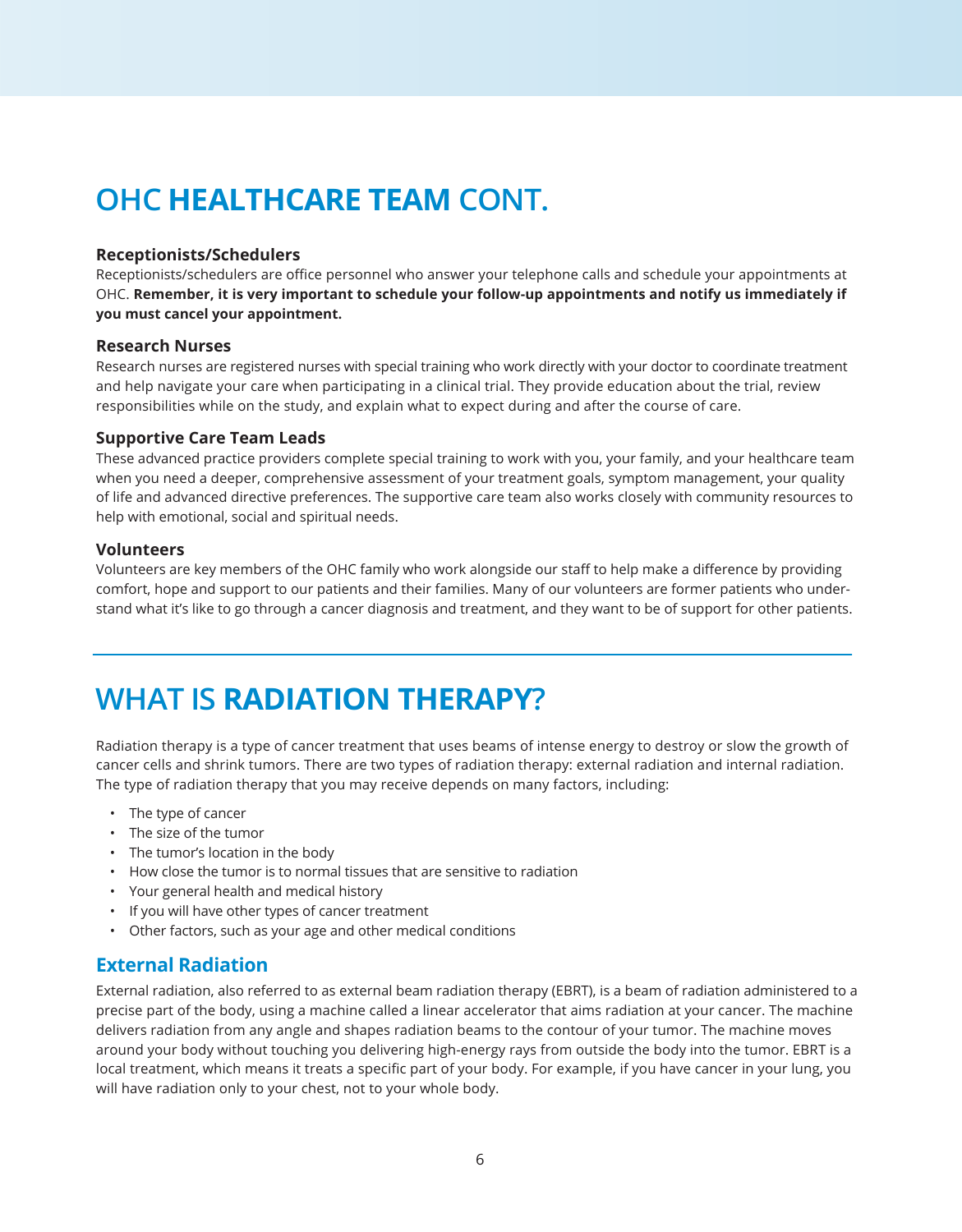## **Internal Radiation**

Internal radiation therapy is a treatment in which a source of radiation is put inside your body. The radiation source can be solid or liquid. In this type of treatment, also known as brachytherapy, a radiation source is placed in your body, in or near the tumor. Like external beam radiation therapy, brachytherapy is a local treatment and treats only a specific part of your body. With brachytherapy, the radiation source in your body will give off radiation for a while.

Internal radiation therapy with a liquid source is called systemic therapy. Systemic means that the treatment travels in the blood to tissues throughout your body, seeking out and killing cancer cells. A patient receives systemic radiation therapy through an injection. With systemic radiation, your body fluids, such as urine, sweat, and saliva, will give off radiation for a while.

# **WHAT HAPPENS AFTER I'M TOLD I NEED RADIATION THERAPY?**

Your OHC doctors and staff will guide you through each step of the radiation treatment process, from initial consultation to the development of your personalized treatment plan to follow-up care. These steps include:

**1. Consultation** - Your radiation oncologist will meet with you to discuss your individualized care plan. You will see your radiation oncologist at the office, during which radiation treatments will be discussed. At this visit, be sure to tell your doctor or nurse any medications you are currently taking. An appointment will be made for your planning session, known as simulation. This is sometimes performed on the same day.

**2. Simulation** - Simulation is when a CT scan is performed to mark your body, creating a map of your treatment area. The simulation visit will take about one hour. Your health care team will discuss any preparations that may be needed for this visit at the time your appointment is made. You will also be asked to sign a consent form agreeing to your treatment if one was not completed during your consultation.

During simulation, marks will be made on your skin and covered with clear tape for protection. These marks are preliminary and may not represent the actual treatment area. Please do not wash off the marks until a member of your healthcare team gives you permission to do so. However, the marks are waterproof, so you may continue to shower. In some cases, immobilization devices may be made during this visit to assist with your positioning on the table for daily treatment. These devices may vary from a mask made of your face to a vacloc bag that will be molded around your body. The

devices needed on this day will depend on the location of the area to be treated.

**3. Personalized Treatment Planning** - Your radiation oncologist will determine the exact area of your body to be treated and the amount of radiation necessary. They will work with the dosimetry and physics staff to develop the best treatment plan to treat your tumor.

**4. Verification Simulation Day** - This is a procedure performed before your first radiation treatment. This visit may also be referred to as "film day". You will be positioned on the treatment table exactly how you were on the day of your simulation and the team will use the marks on your skin. The radiation therapist will take x-rays (films) and/or cone beam CT images of the area to be treated. After the films have been taken to verify your treatment area, your radiation oncologist will review the images. New markings will be made, and a photograph will be taken for your medical record. You will still be responsible for maintaining the markings and ensuring they stay on your skin throughout treatment. (A team member will explain how in detail during your visit.) On occasion, your radiation oncologist will request that treatment be delivered on the same day as your verification simulation. If this is the case, you can expect to be on the treatment table longer on this day.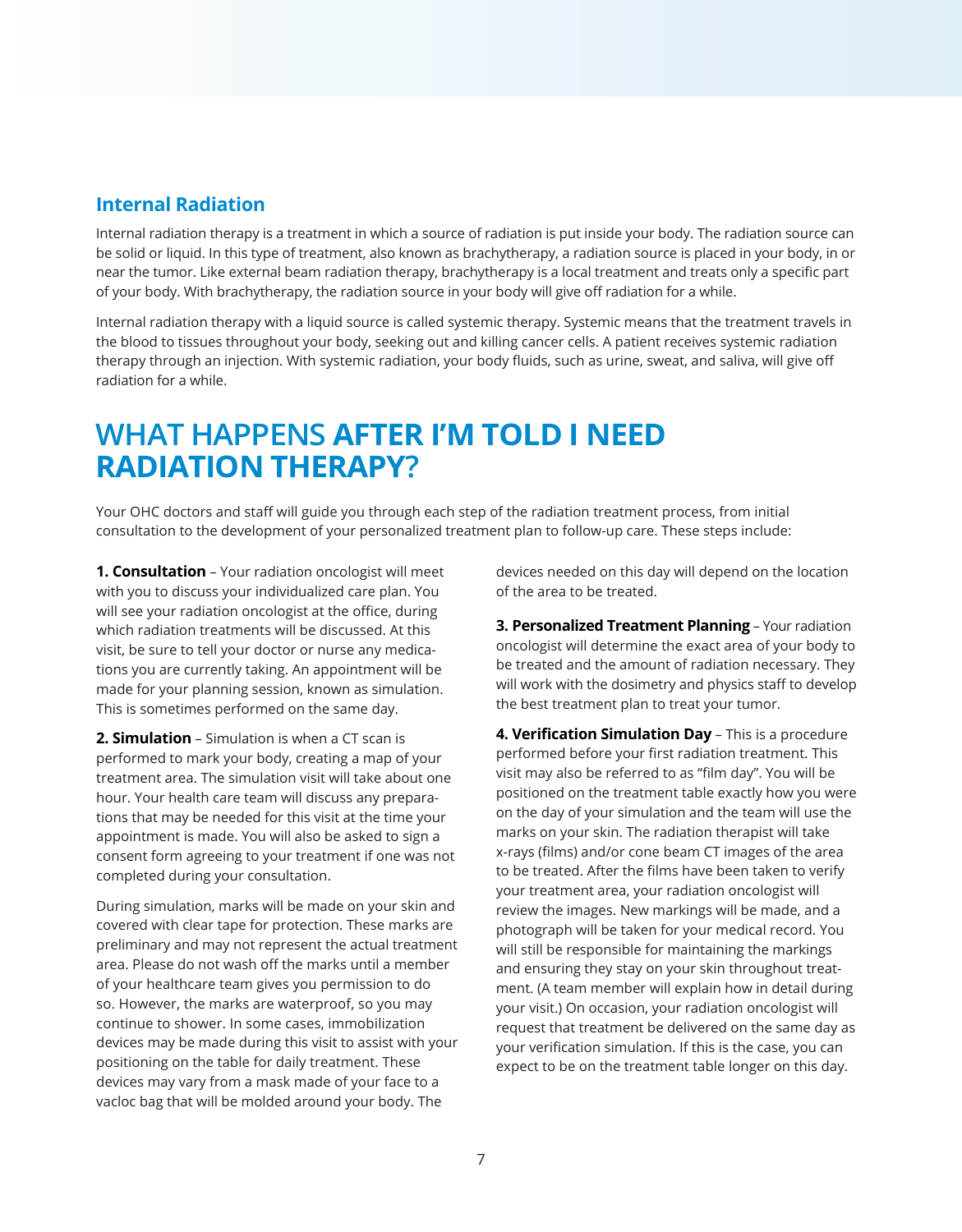**5. Radiation Treatment** - Your radiation therapy will be administered over a course of one to eight weeks, depending on your personalized treatment plan. It may begin within a few days. In some cases, it may be up to two weeks from the time of simulation. This time frame will allow your radiation oncologist and the physics team to complete the treatment planning portion of your radiation therapy plan.

We will arrange a specific treatment time for you and will try to schedule your daily appointments at a time that is convenient for you. If you need to change your treatment time, please speak with one of your health care team members. Your radiation therapist will notify you of any holidays on which you will not receive treatments.

Each time you arrive for radiation therapy you will be helped onto the treatment table. The radiation therapist will utilize your skin marking to position you for treatment. After the therapist has positioned you on the table, he or she will leave the room. Be assured that the radiation therapist will be in contact with you at all times through a two-way intercom system and will monitor you through a closed-circuit television. Actual treatment time may only take only a few minutes, but you may spend 15-30 minutes in the treatment room in preparation for treatment. You will be coached to relax, hold still, and breathe normally. You will not feel any pain from the radiation treatments. If you should have

any problems, the radiation therapist will turn off the machine immediately and come into the room. The radiation stops when the machine is turned off.

**6. Weekly visits with your OHC doctor** – Your doctor will examine you and review your progress once a week. Your advanced practice provider, radiation oncology registered nurse and medical assistant will also see you during this time. They will work closely with you and your doctor to help manage any side effects you may have. This is also the best time to request any refills for medications that you may need for management of side effects. Narcotics cannot be filled after office hours, on the weekends, or holidays by the doctors who are on-call.

**7. Follow-up and survivorship plans** – Once you have finished your treatment, your advanced practice provider will schedule a survivorship appointment. During this appointment, they will work with you to develop a personalized follow-up care plan that will include information about your next steps and goals for achieving wellness. This will include reviewing your diagnosis, the treatment you received, anticipated follow-up visits, screenings and tests, potential late side effects of treatment and their management, medications, nutrition and more. They can also suggest community resources as appropriate for your care. OHC works with many community organizations to connect patients and their families to additional resources.

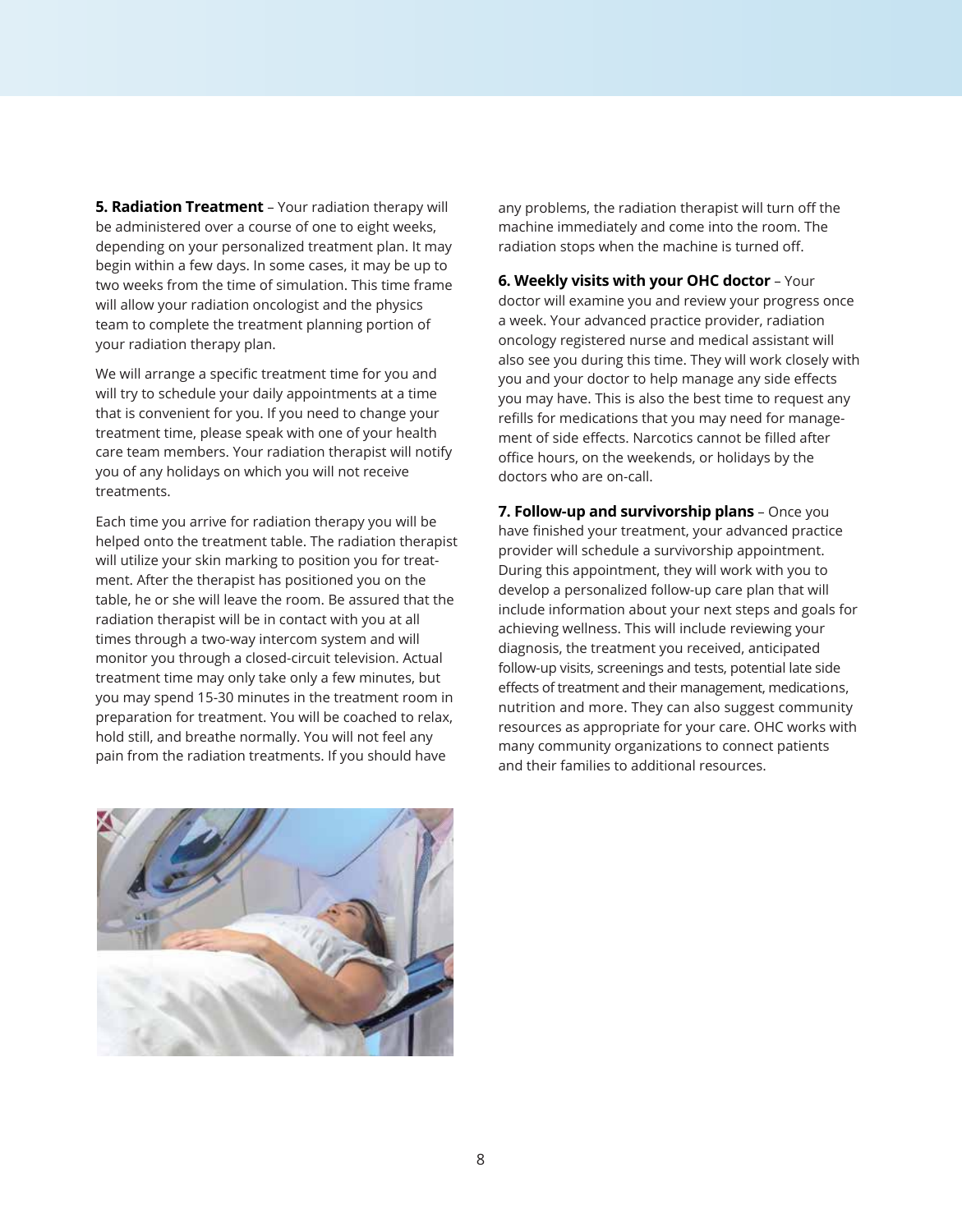# **WHO WILL ADMINISTER MY RADIATION THERAPY?**

The radiation therapist, who is specifically trained in radiotherapy, will deliver your prescribed treatment and will assist you before and after your treatment. The radiation oncology registered nurse and medical assistant will explain and help you manage the side effects of your treatment.

# **WHAT TYPES OF RADIATION THERAPY ARE AVAILABLE AT OHC?**

You and your OHC radiation oncologist will determine which type of treatment is best for your diagnosis. This may include:

# **Accelerated Partial Breast Irradiation**

Accelerated Partial Breast Irradiation, also known as brachytherapy for breast cancer, targets only the part of the breast where the cancer was found. It is a system used to deliver internal radiation therapy after surgery to remove the cancer. After surgery, an applicator is inserted into the empty space left by the surgery. The end of the applicator is expanded to fill the space. Using a catheter, radioactive seeds are run through end of the applicator twice a day for five days and removed each time. Once treatment has ended, the applicator is collapsed and removed.

# **3-D Conformal Radiation Therapy**

3-D conformal radiation therapy is a three-dimensional (3D) cancer treatment that shapes the radiation beams to match the shape of the tumor. In the past, radiation beams only matched the height and width of the tumor, exposing healthy tissue to radiation. Advances in imaging technology, like 3D conformal radiation therapy, have made it possible to locate and treat the tumor more precisely while avoiding the healthy surrounding tissue.

# **Cesium-131 Brachytherapy**

For patients diagnosed with a brain tumor that is cancerous, Cesium-131 Brachytherapy may be an effective option. Brachytherapy is an innovative cancer treatment that places radiation directly inside the tumor. Cesium-131 seeds are the size of a grain of rice and release a personalized radiation dose over a period of days. This provides effective treatment while minimizing damage to nearby tissue, and thereby limiting side effects.

# **CyberKnife® Robotic Radiosurgery System**

OHC is the region's leader and only provider in the use of CyberKnife, which delivers stereotactic body radiosurgery therapy (SBRT) for prostate cancer. CyberKnife is an incision-free robotic procedure that delivers high doses of radiation with laser-like accuracy and fewer treatments to control or destroy a tumor. OHC radiation oncologists use image-guided cameras to locate the tumor's position and remain locked on the target throughout the procedure, which allows CyberKnife to correct for movement during treatment.

# **Gamma Knife® Radiosurgery**

OHC is the only cancer group in the region treating brain cancer using Gamma Knife ICON™, a technique called stereotactic radiosurgery (SRS), which is used to treat used tumors, vascular malformations and other abnormalities in the brain. Approximately 200 tiny beams of high-intensity gamma rays are delivered to the targeted area(s). With its extreme accuracy, there is minimal damage to healthy tissues surrounding the target. This ultra-high precision procedure is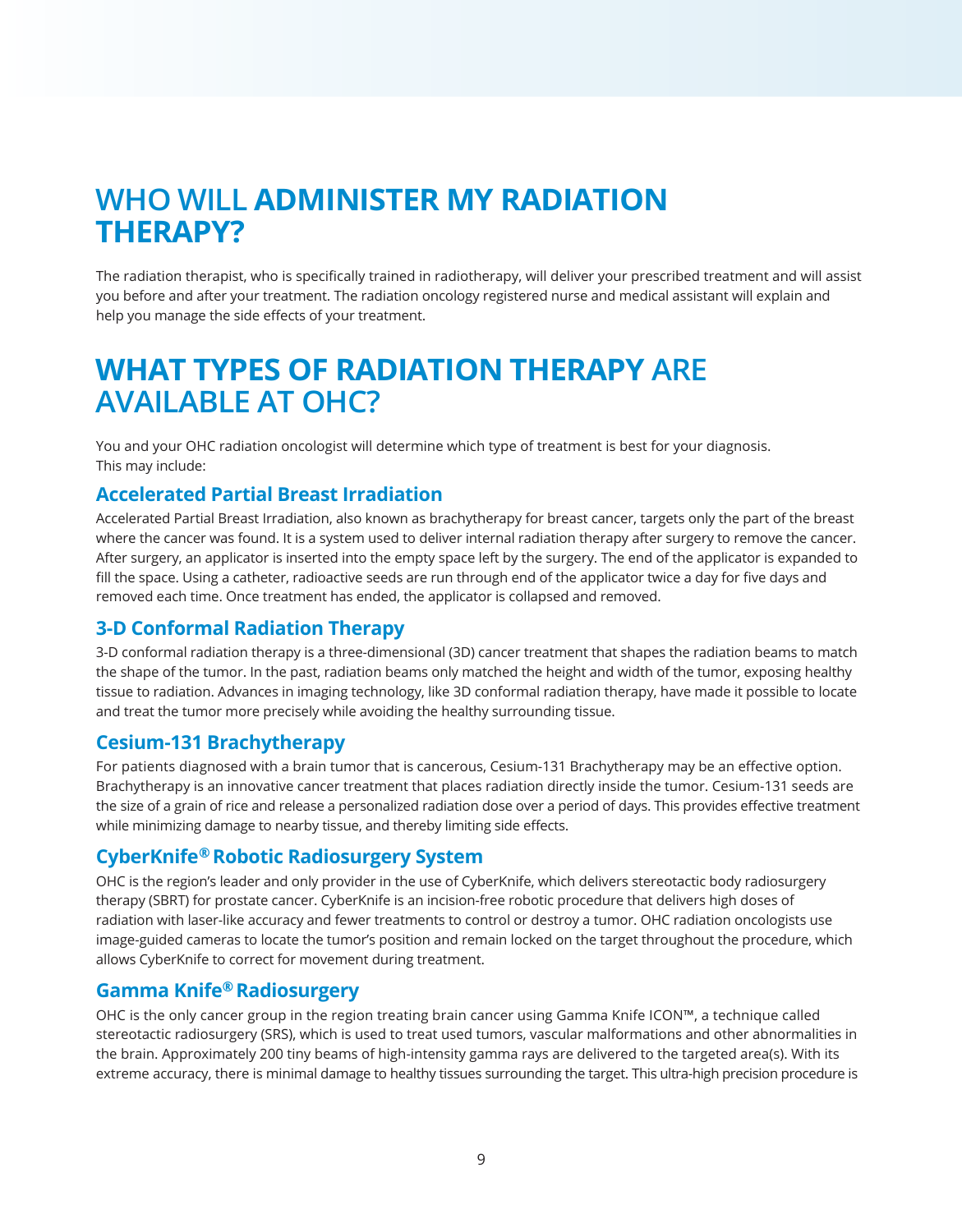computer-guided and involves a multi-disciplinary team of experts, including a radiation oncologist and neurosurgeon. Treatment takes anywhere from several minutes to a few hours to complete depending on the shape and size of the target.

# **HDR Brachytherapy**

OHC doctors use high dose radiation (HDR) brachytherapy, also called internal radiation therapy, to treat several types of cancer. With brachytherapy, a small catheter is inserted directly into a tumor or the area from which the tumor was removed. A radioactive source is then inserted into the catheter and targeted radiation is delivered directly at the site of the tumor. HDR allows your OHC doctor to deliver a higher dose of radiation to treat a smaller area.

# **Image Guided Radiation Therapy (IGRT)**

Doctors at OHC use the highly-advanced precision and accuracy of image-guided radiation therapy (IGRT). IGRT is designed to treat tumors in the lungs, liver, and prostate gland, and tumors located close to critical organs and tissues. Radiation therapy machines are equipped with imaging technology that allow your OHC doctor to get a picture of the tumor before and during treatment. By comparing these pictures, your OHC doctor adjusts your position and/or the radiation beams to more precisely target the radiation dose to the tumor.

# **Intensity-Modulated Radiation Therapy (IMRT)**

Doctors at OHC use intensity-modulated radiation therapy (IMRT), an advanced mode of high-precision radiotherapy that uses linear accelerators to safely and painlessly deliver precise radiation doses to a tumor while minimizing the dose to surrounding healthy tissue.

# **Radiopharmaceuticals**

Radiopharmaceutical therapy (RPT) is a safe and effective targeted approach to treating many types of cancer. In RPT, radioactive drug compounds deliver radiation directly to the cancer cells to kill them while sparing healthy surrounding cells. Because radiopharmaceuticals target only cancer cells, there is minimal toxicity, meaning there is a lower risk for both short and long-term treatment side effects. OHC doctors use the radiopharmaceutical, Xofigo (the brand name for Radium 223), to treat prostate cancer that no longer responds to treatments designed to lower testosterone. It is for men whose prostate cancer has spread to the bone but not to other parts of the body.

# **Stereotactic Body Radiation Therapy (SBRT)**

Stereotactic body radiation therapy (SBRT) is a type of external radiation therapy that OHC doctors use to position a patient and precisely deliver radiation to tumors in the body (except the brain). The total dose of radiation is divided into higher doses and administered over fewer days. This type of radiation therapy helps spare normal tissue. SBRT has become an increasingly common option for patients who have smaller tumors, whose disease is not surgically accessible, whose disease is too advanced for surgery, or who cannot tolerate anesthesia.

# **Stereotactic Radiosurgery (SRS)**

Stereotactic radiosurgery (SRS) is a type of external radiation therapy (not surgery) that OHC doctors use to position a patient and precisely administer a single large dose of radiation to a tumor. It is used to treat brain tumors and other brain disorders that cannot be treated by regular surgery.

# **TheraSphere®**

For patients with liver cancer, OHC radiation oncologists offer TheraSphere, a targeted method of delivering radiation through tiny glass beads. The radioactive glass beads are only about 20-30 micrometers in diameter — about a third of the width of a human hair — and are delivered directly into the liver tumor. Each bead contains radioactive material to attack the tumor with minimal impact to the surrounding healthy tissue of the liver.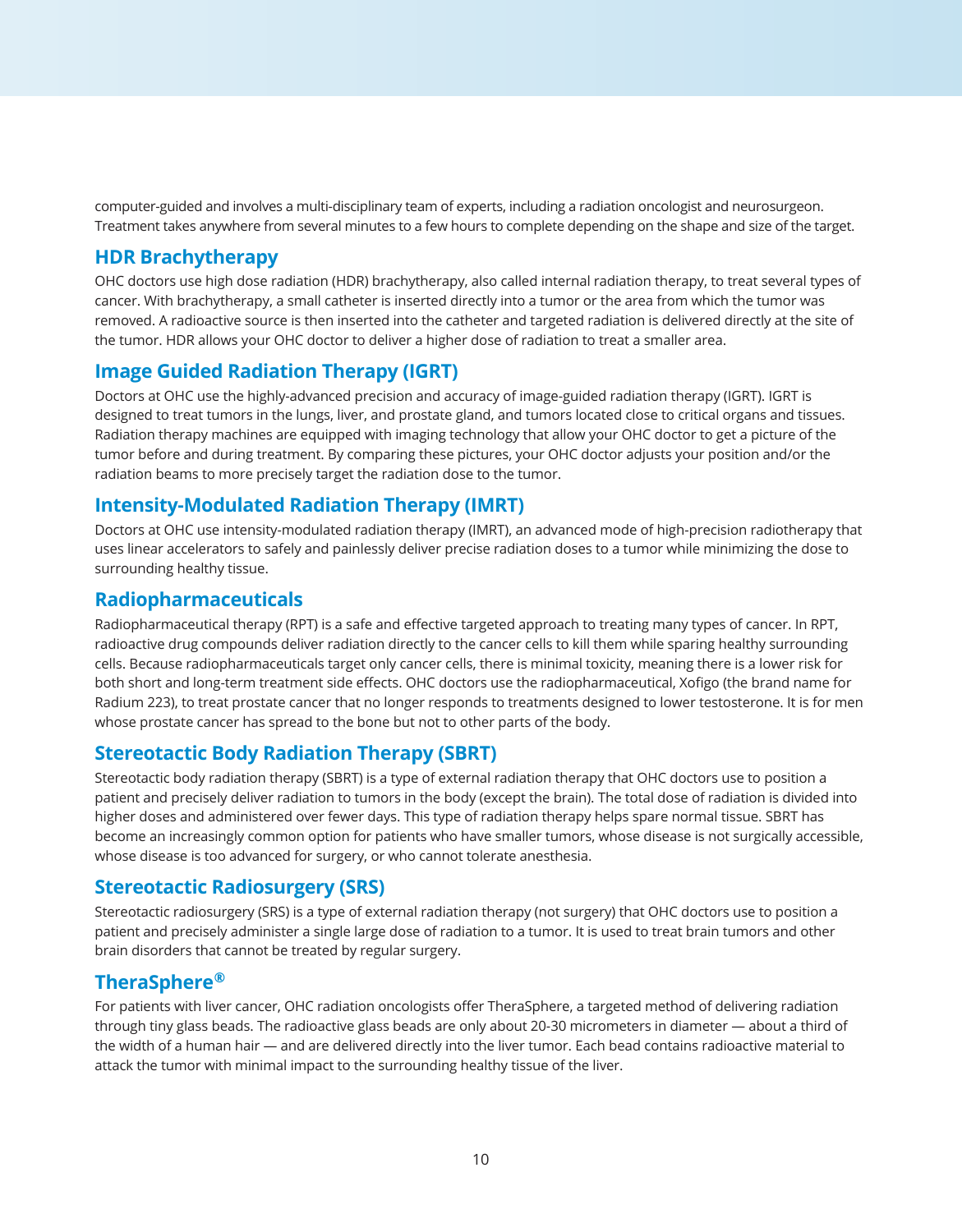# **ARE THERE SIDE EFFECTS FROM RADIATION THERAPY?**

Frequent side effects related to radiation therapy are generally limited to the specific area of the body receiving treatment. For example, temporary hair loss may occur only in the radiation treatment area, and not over the entire body. If you receive radiation therapy to the prostate, your lungs will not be affected by this treatment.

Side effects from radiation therapy are generally classified as either early or late. Early side effects occur during or immediately after radiation therapy. The more common early side effects may include skin reactions (redness, swelling, dryness, pain, peeling, sloughing), decreased blood cell counts, dry mouth, difficulty swallowing, nausea/ vomiting, and diarrhea. The side effects you may expect will depend on the physical location of the radiation treatments. Severity of early side effects is not a predictor of later responses.

Late side effects may occur months to years after radiation therapy. Your radiation oncology team will explain the specific side effects you may experience with your treatment plan, as well as any needed follow-up or monitoring.

Side effects of radiation therapy include:

- **Fatigue**
- **Hair Loss**
- **Skin Irritations and Changes**
- **Loss of Appetite**

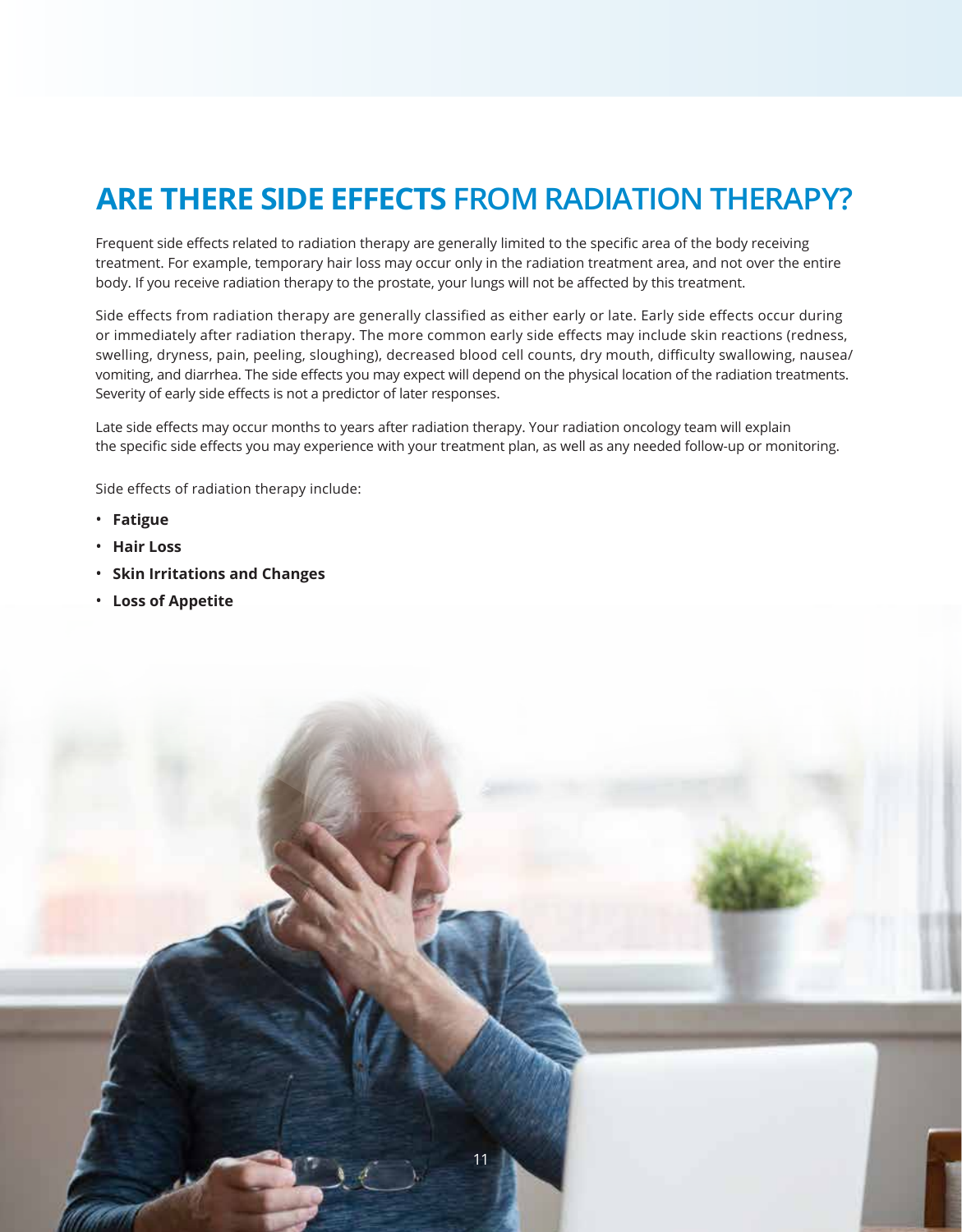# **FATIGUE**

Fatigue is characterized by a general feeling of tiredness, weariness, weakness, exhaustion, or lack of energy. It can have numerous causes, both physical and emotional. If left unattended, fatigue can prevent you from leading a normal, active life or even feeling strong enough to come in for your treatment.

There are two types of fatigue: acute and chronic. Acute fatigue can occur quickly but lasts a short time. It is usually associated with illness and some types of treatment. You can help relieve acute fatigue by limiting your activities and getting plenty of rest. Chronic fatigue is more serious and can last longer. It is usually due to an accumulation of physical, emotional, or "situational" factors and is not as readily relieved or eliminated as acute fatigue. Chronic fatigue can rob your body of precious energy that is needed for your health and well-being, making it difficult for you to function in roles that give meaning and value to life.

# **TREATING FATIGUE**

Recognizing the cause is the first step in treating fatigue. If you try to understand the source of your fatigue, you and your doctor will be better prepared to treat it. Then, once you understand why you are feeling fatigued, you can take steps to treat it.

- **Rest** Give yourself permission to rest whenever you feel tired. During the day, several short naps can be refreshing and help boost your energy level.
- **Exercise** Mild exercise, even a short walk, can be energizing. Remember not to overdo it; keep a balance between activity and rest. At night, go to bed earlier or sleep later in the morning, if possible.
- **Treat pain** If pain is contributing to fatigue, tell your care team. They can help treat your pain.
- **Treat constipation and diarrhea –** Constipation and diarrhea can also contribute to fatigue. Make sure you treat them promptly and thoroughly.
- **Eat a proper diet –** Make sure you enjoy a well-balanced diet of leafy green vegetables and foods with high iron and protein content, such as meats, cheeses, seafood, yogurt, cereals, nuts, and legumes. These foods will increase your blood's iron and protein levels, which may improve your energy. You may also want to include vitamin supplements and nutritional drinks in your diet. First, be sure to talk with your care team about the safest, most effective options for you.
- **Try relaxation and meditation techniques –** Try to focus your attention away from your treatment and the disease. Relaxation, meditation, quiet reflection, and visual imagery are helpful. Distractions, such as reading or listening to music, can help you relax and turn your thoughts away from the disease.
- **Communicate** Do not carry the burden of fatigue or any side effects alone. Talk with your family and your care team about how you are feeling. There are many community support groups to help you. A comprehensive list can be found at ohcare.com, Patient Resources.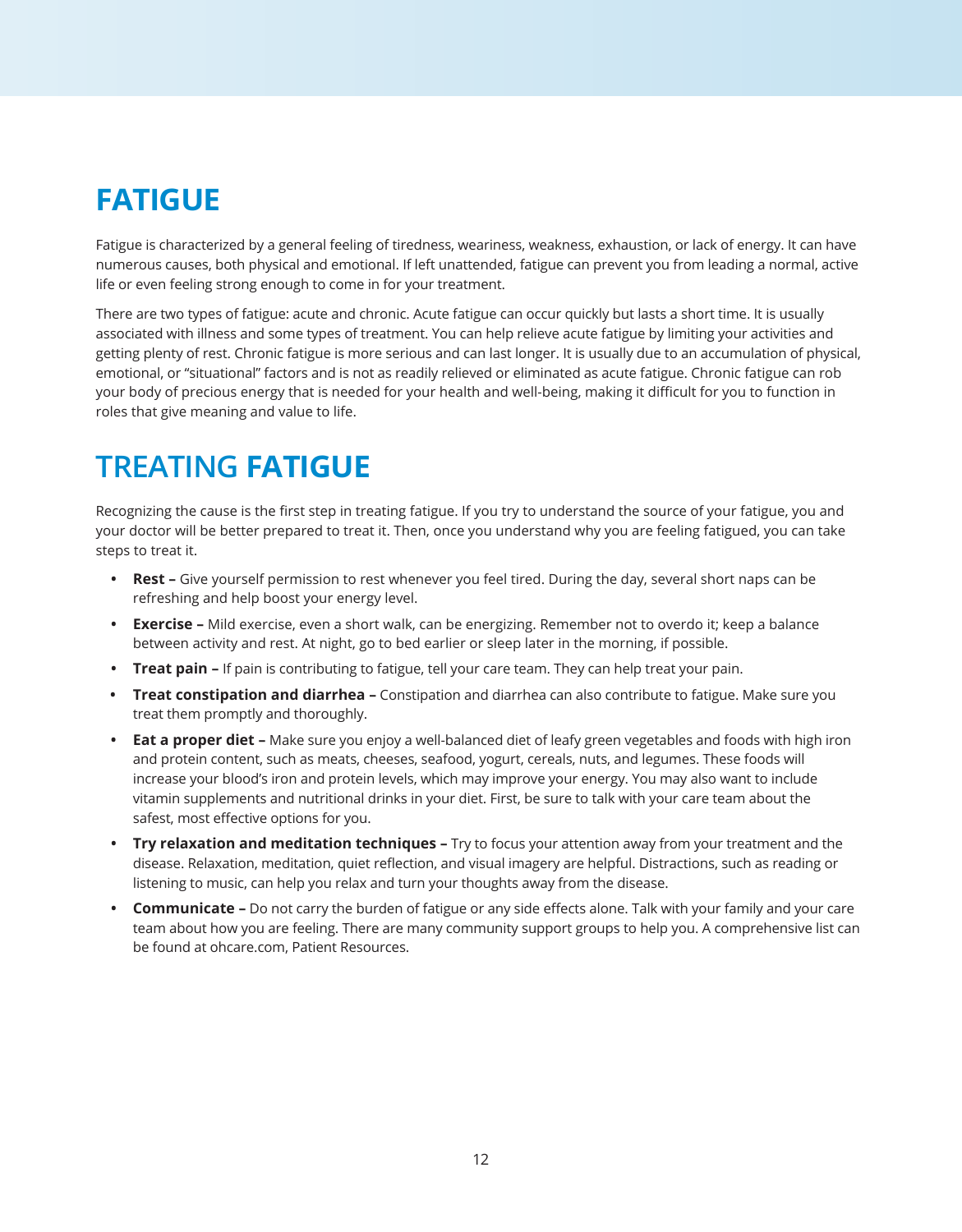# **HAIR LOSS**

Radiation therapy can cause hair loss on the part of the body that is being treated. Hair loss is called alopecia. Talk with your healthcare team to learn if the radiation treatment you will be receiving causes hair loss. They will share strategies that have helped others, including those listed below.

- Treat your hair gently. You may want to use a hairbrush with soft bristles or a wide-tooth comb. Do not use hair dryers, irons, or products such as gels or clips that may hurt your scalp. Wash your hair with a mild shampoo. Wash it less often and be very gentle. Pat it dry with a soft towel.
- Some people choose to cut their hair short to make it easier to deal with if it starts to fall out. Others choose to shave their head. If you choose to shave your head, use an electric shaver so you won't cut yourself. If you plan to buy a wig, get one while you still have hair, so you can match it to the color of your hair. If you find wigs to be itchy and hot, try wearing a comfortable scarf or turban.
- Protect and care for your scalp. Use sunscreen or wear a hat when you are outside. Choose a comfortable scarf or hat that you enjoy and that keeps your head warm. If your scalp itches or feels tender, using lotions and conditioners can help it feel better.
- Talk about your feelings. Many people feel angry, depressed, or embarrassed about hair loss. It can help to share these feelings with someone who understands. Some people find it helpful to talk with other people who have lost their hair during cancer treatment. Others find support from family members. Be honest and open with them about your feelings.

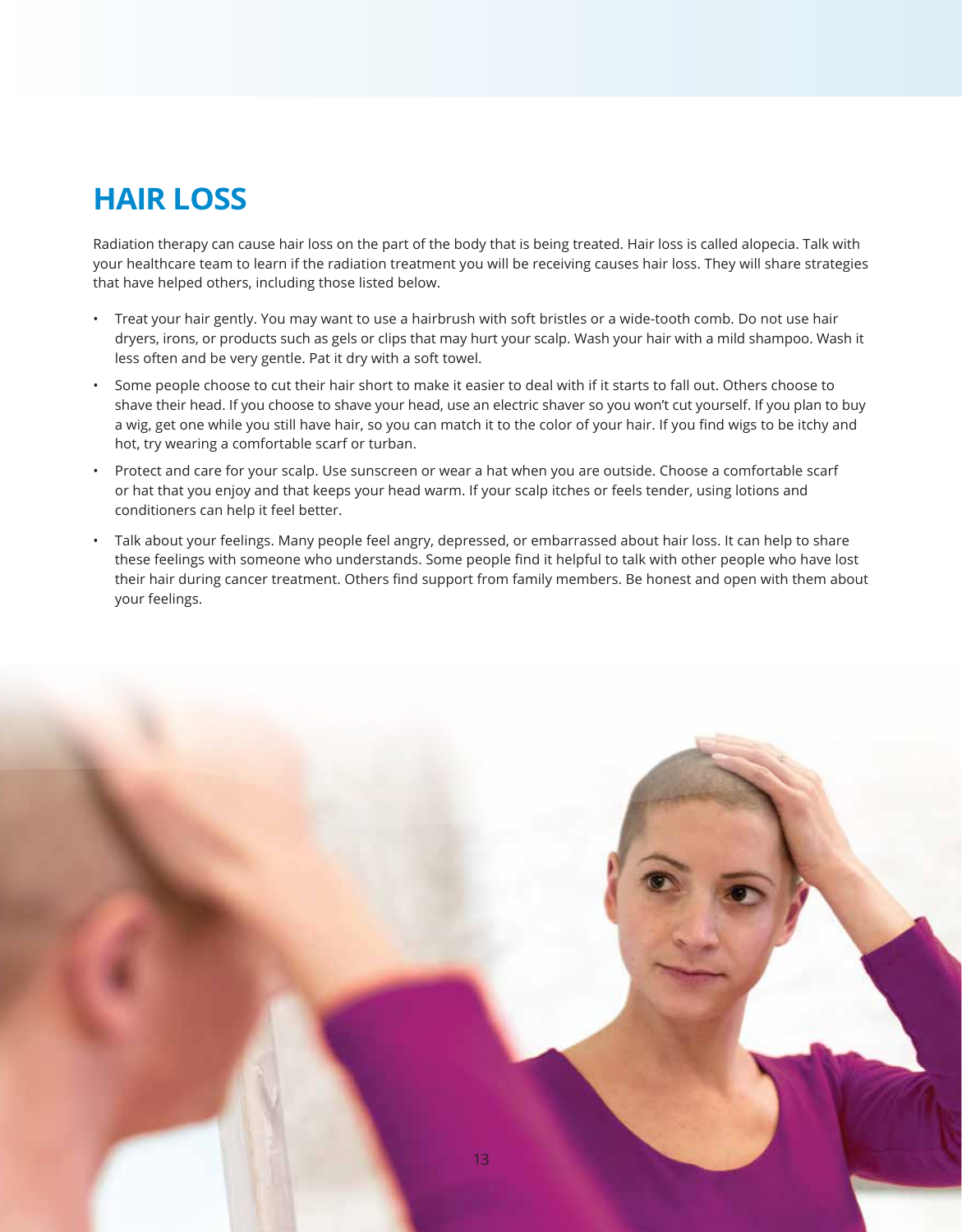# **SKIN IRRITATION AND CHANGES**

There are some radiation treatments that may cause skin irritation in the treated area. If you experience skin irritation it will happen gradually and the more radiation treatments you have, the more the irritation can develop. Your skin might look red, irritated, swollen, blistered, sunburned, or tanned. After a few weeks, your skin might become dry, flaky, itchy, or it may peel. This dry, itchy skin is sometimes called radiation dermatitis. It's important to let your OHC healthcare team know about any skin changes. They can suggest ways to ease discomfort, lessen further irritation, and prevent infection.

These problems usually go away gradually after treatment ends. In some cases, though, the treated skin may worsen and will stay darker and might be more sensitive than it was before. You need to be gentle with your skin. Here are some ways to do this:

- Do not wear tight, rough-textured, or stiff clothes over the treatment area. This includes anything tight or elastic that squeezes the area. Instead, wear loose clothing made from soft, smooth fabrics. Do not starch your clothes.
- Do not rub, scrub, scratch, or use adhesive tape on treated skin. If your skin must be covered or bandaged, use paper tape or other tape for sensitive skin. Try to put the tape outside the treatment area, and don't put the tape in the same place each time.
- Do not put heat or cold (such as a heating pad, heat lamp, or ice pack) on the treatment area without talking to your cancer care team first.
- Use only lukewarm water and mild soap. Just let water run over the treated area. Do not rub. Also, be careful not to rub away the ink marks needed for your radiation therapy until it's done.
- Protect the treated area from the sun. Your skin may be extra sensitive to sunlight. If possible, cover the treated skin with dark-colored or UV-protective clothing before going outside. Ask your cancer care team if you should use sunscreen. If so, use a broad-spectrum sunscreen with a sun protection factor (SPF) of at least 30. Reapply the sunscreen often. Continue to give your skin extra protection from the sun, even after radiation therapy ends.
- Check with your cancer care team before shaving the treated area. They might recommend that you use an electric shaver.

Ask your healthcare team before using anything on the skin in the treatment area. This includes powders, creams, perfumes, deodorants, body oils, ointments, lotions, hair-removal products, or home remedies while you're being treated and for several weeks afterward. Many skin products can leave a coating on the skin that can cause irritation, and some may even affect the dose of radiation that enters the body.

# **LOSS OF APPETITE**

Some treatments may cause appetite changes. You may lose your appetite because of nausea, mouth and throat problems that make it painful to eat, or drugs that cause you to lose your taste for food. Appetite changes can also come from feeling depressed or tired. Appetite loss may last for a day, a few weeks or even months.

It is important to eat well, even when you have no appetite. Healthy eating habits promote healing. This means eating and drinking foods that have plenty of protein, vitamins and calories. Eating well helps your body fight infection and repair tissues that are damaged by radiation therapy. Not eating well can lead to weight loss, weakness and fatigue. Some cancer treatments cause weight gain or an increase in your appetite. Be sure to ask your doctor or nurse what types of appetite changes you might expect and how to manage them.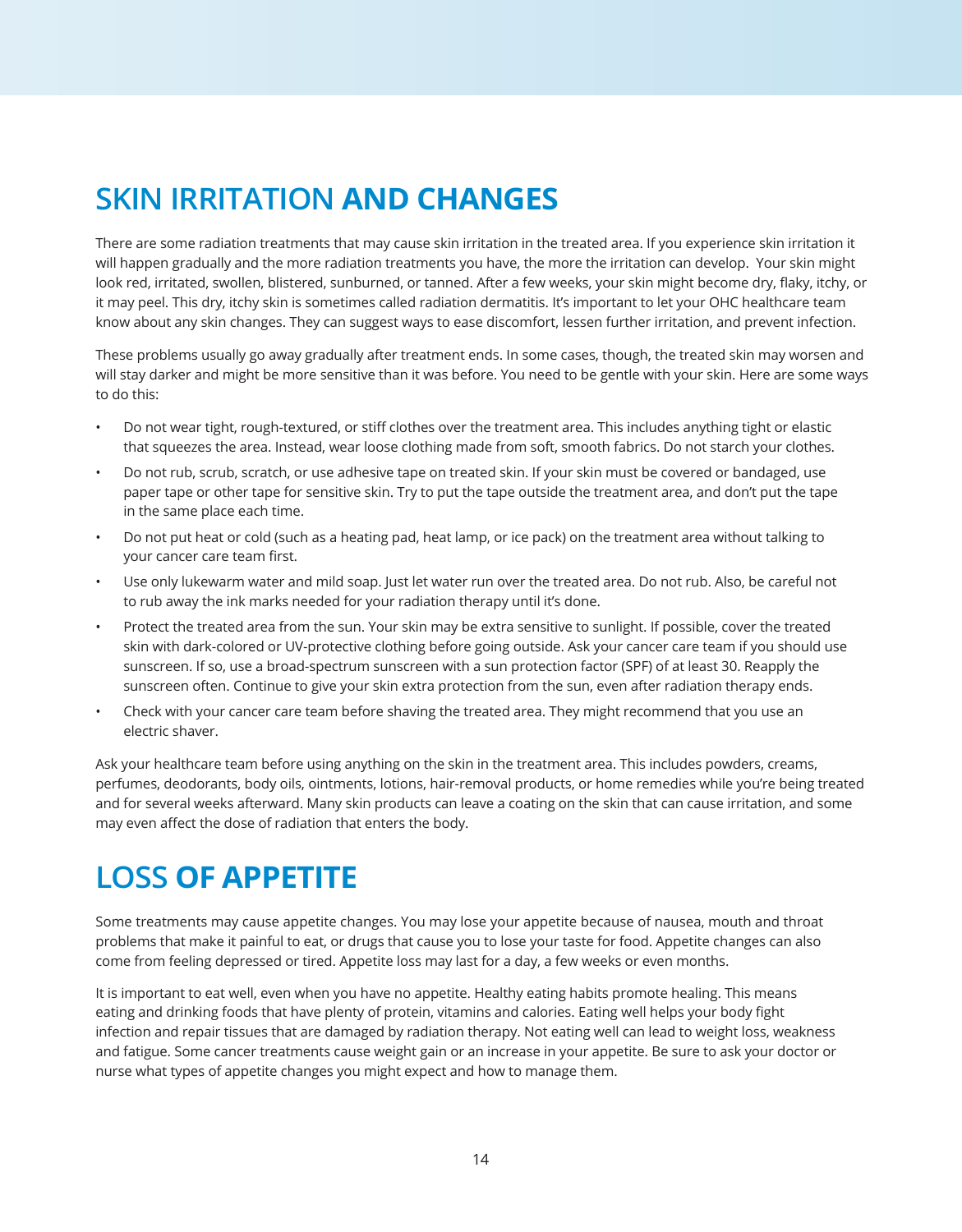# **WAYS TO MANAGE APPETITE CHANGES**

- Eat 5 6 small meals or snacks each day instead of 3 big meals. Choose foods and drinks that are high in calories and protein.
- Set a daily schedule for eating your meals and snacks. Eat when it is time to eat, rather than when you feel hungry. You may not feel hungry while you are receiving treatment, but you still need to eat.
- Drink milkshakes, smoothies, juice or soup if you do not feel like eating solid foods. Liquids like these can help provide the protein, vitamins and calories your body needs.
- Use plastic forks and spoons. Some types of treatment may give you a metal taste in your mouth. Eating with plastic can help decrease the metal taste. Cooking in glass pots and pans can also help.
- Be prepared for taste changes during treatment.
- Increase your appetite by doing something active. For instance, you might have more of an appetite if you take a short walk before lunch. Also, be careful not to decrease your appetite by drinking too much liquid before or during meals.
- Change your routine. This may mean eating in a different place, such as the dining room rather than the kitchen. It can also mean eating with other people instead of eating alone. If you eat alone, you may want to listen to the radio or watch TV. You may also want to vary your diet by trying new foods and recipes.
- Talk with your doctor or nurse. He or she may want you to take extra vitamins or nutritional supplements (such as high protein drinks). If you cannot eat for a long time and are losing weight, you may need to take medications that increase your appetite or receive nutrition through an IV or feeding tube.



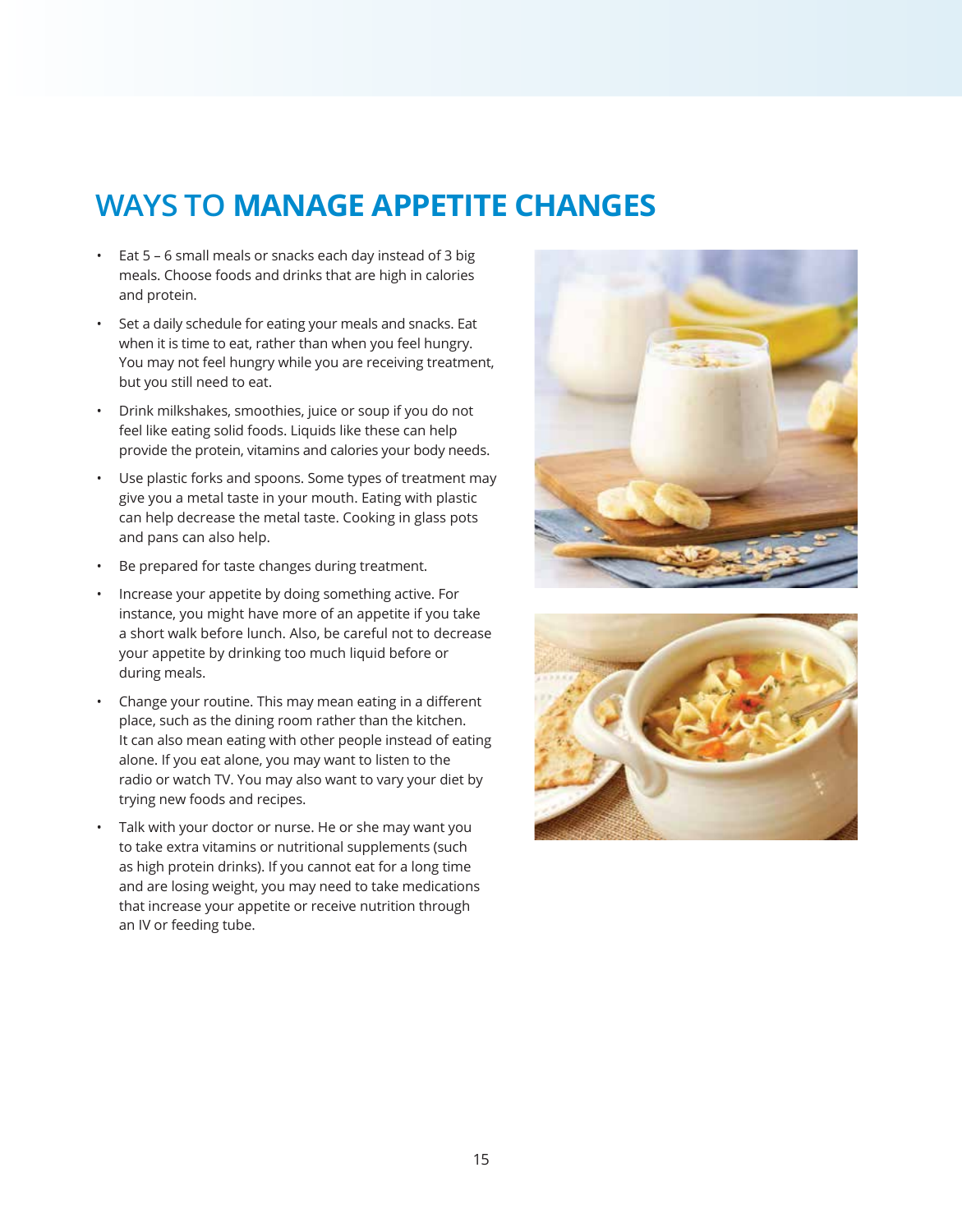# **MEDICATION REFILLS**

Please monitor your medications closely to avoid a delay in refilling your prescription medications. We recommend you check the status of your medications before each office visit, so you can ask for refills while you are in the office. Between visits, you can request a refill by calling:

- Your pharmacy.
- Our OHC Specialty Retail Pharmacy at 513-936-5376.
- Our office during regular office hours at 1-888-649-4800.



#### **OHC Specialty Retail Pharmacy**

For your convenience, OHC offers specialized pharmacy services exclusively to OHC patients, representing an unmatched benefit to you that is integrated with OHC's commitment to comprehensive care and patient safety.

OHC pharmacists are members of your care team who work directly with your OHC doctors, advanced practice providers, and nurses to ensure the proper selection, distribution, administration and monitoring of your medications. They provide education and are available to answer your questions.

We put special emphasis on supporting you throughout your treatment and are committed to providing you with specialized, high-quality, cost-effective and convenient care. We will help you navigate through insurance authorizations and financial issues to make sure you get the medication you need. Working with OHC, you can be confident that you have a team of highly skilled, caring professionals on your side helping you through each step of treatment and recovery.

#### Benefits of the OHC Specialty Retail Pharmacy include:

- Knowledgeable pharmacists specializing in cancer-related medications.
- Pharmacists are available to answer your questions.
- Your medications can be delivered to you at home at no charge or can be picked up at the OHC Blue Ash office.
- Most major insurance plans are accepted but please let us check for you to confirm.
- Financial assistance and expertise in obtaining co-pay assistance for those who need it.
- Oral chemotherapy as well as anti-nausea and other supportive medications are filled on-site at the OHC Blue Ash office.
- Reminder phone calls and direct communication with pharmacists for prescription refills.

The OHC Specialty Retail Pharmacy is located at 4350 Malsbary Road in Blue Ash and serves all OHC patients who use all OHC offices. Phone: 513-936-5376. Hours: Monday-Friday, 8:30 a.m. - 5:00 p.m.

#### **Pain medication refills**

Due to federal laws and pharmacy regulations, most prescriptions for narcotics or controlled substances, such as pain medication, must be written and signed by a doctor during normal business hours. We are unable to call in these types of prescriptions to the pharmacy. These prescriptions must be picked up at the doctor's office during business hours by you or an authorized family member or friend. Anyone picking up your prescriptions must be listed on your personal health information disclosure list to assure privacy and confidentiality is maintained. Pain medications are not filled after office hours or on the weekends. Check your pain medication supply every Wednesday to assure you have enough to cover your needs through the next week. Please note, if a holiday falls on a weekday and our office is closed, we are unable to fill pain medication prescriptions.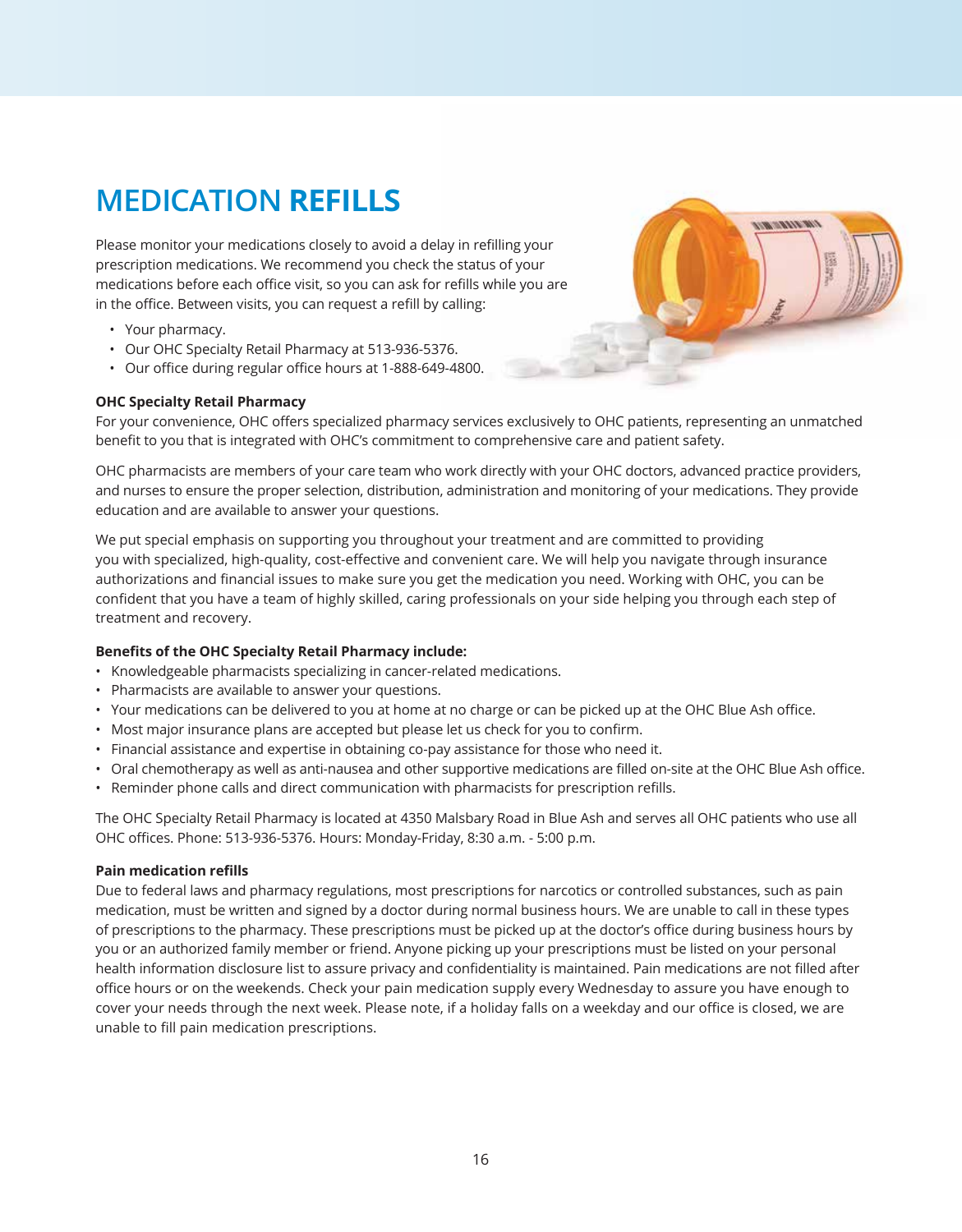#### **Refills by phone**

When calling the office, remember to have your pharmacy telephone number available for refills or new medications being prescribed. Please have an alternate pharmacy number available if your primary pharmacy is not open 7 days a week, 24-hours a day.

# **WILL I BECOME RADIOACTIVE AFTER GETTING RADIATION THERAPY?**

### **External Radiation Therapy**

During external-beam radiation therapy, you do not become radioactive. And the radiation remains in the treatment room

### **Internal Radiation Therapy**

Internal radiation therapy as well as systemic radiation therapy can cause the patient to give off radiation. Your OHC doctor will discuss what safety measures you should follow. This may include:

- Do not visit the patient if you are pregnant or younger than 18.
- Stay at least 6 feet from the patient's bed.
- Limit your stay to 30 minutes or less each day.
- Wash your hands thoroughly after using the toilet.
- Use separate utensils and towels.
- Drink plenty of fluids to flush the remaining radioactive material from the body.
- Avoid sexual contact.
- Minimize contact with infants, children and pregnant women.
- Decrease your contact time with your pet.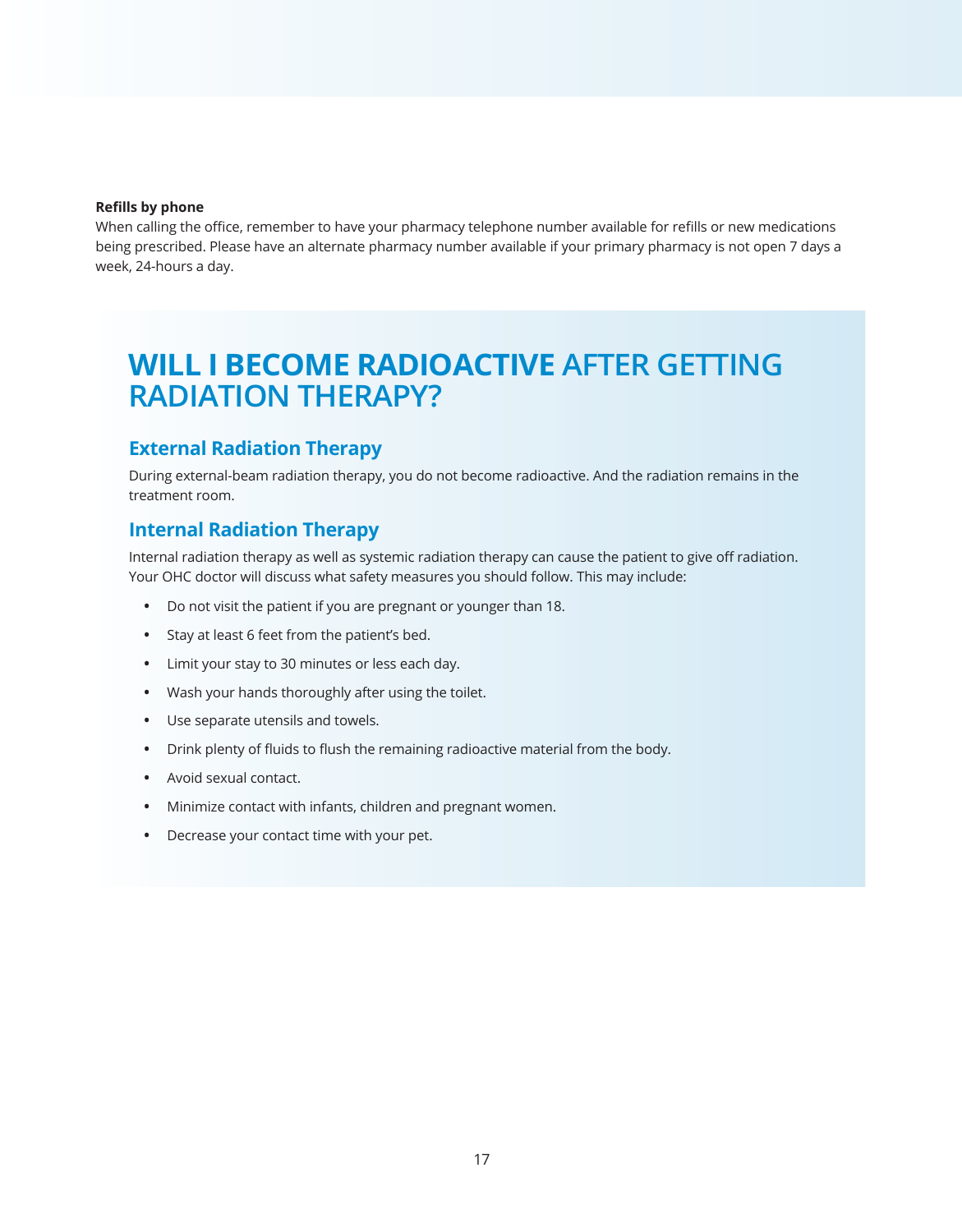

**We hope the information in this booklet is helpful for you and your family. If you have additional questions, please do not hesitate to contact our**  office.

|  | Notes: Notes: 2008 and 2008 and 2008 and 2008 and 2008 and 2008 and 2008 and 2008 and 2008 and 2008 and 2008 and 2008 and 2008 and 2008 and 2008 and 2008 and 2008 and 2008 and 2008 and 2008 and 2008 and 2008 and 2008 and 2 |  |  |  |
|--|--------------------------------------------------------------------------------------------------------------------------------------------------------------------------------------------------------------------------------|--|--|--|
|  |                                                                                                                                                                                                                                |  |  |  |
|  |                                                                                                                                                                                                                                |  |  |  |
|  |                                                                                                                                                                                                                                |  |  |  |
|  |                                                                                                                                                                                                                                |  |  |  |
|  |                                                                                                                                                                                                                                |  |  |  |
|  |                                                                                                                                                                                                                                |  |  |  |
|  |                                                                                                                                                                                                                                |  |  |  |
|  |                                                                                                                                                                                                                                |  |  |  |
|  |                                                                                                                                                                                                                                |  |  |  |
|  |                                                                                                                                                                                                                                |  |  |  |
|  |                                                                                                                                                                                                                                |  |  |  |
|  |                                                                                                                                                                                                                                |  |  |  |